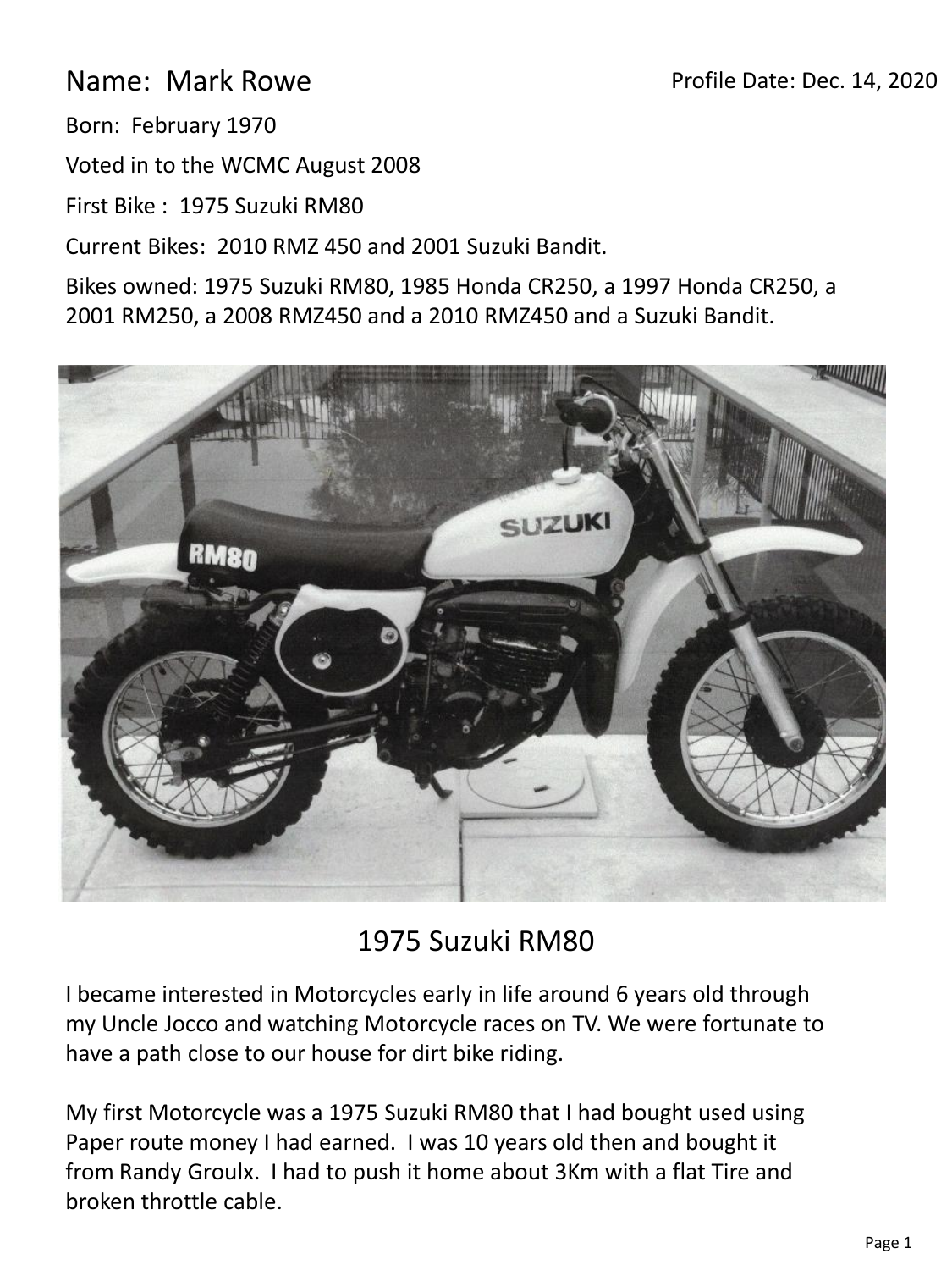The reason I joined the club is the love of motorcycles, the common interest with my club brothers and I enjoy helping out with ground maintenance.

I'm 50 now and have enjoyed racing starting at a young age. I have been a mechanic for 18 years and riding since I was 10. I raced Enduro Class for a couple of years, raced RC Cars and tried Flat Track racing twice. I borrowed Scott's bike, a 450 once to race and one time even borrowed Tim's Speedway Bike for a race – Now that was a Rush.



2010 Suzuki RM2 450